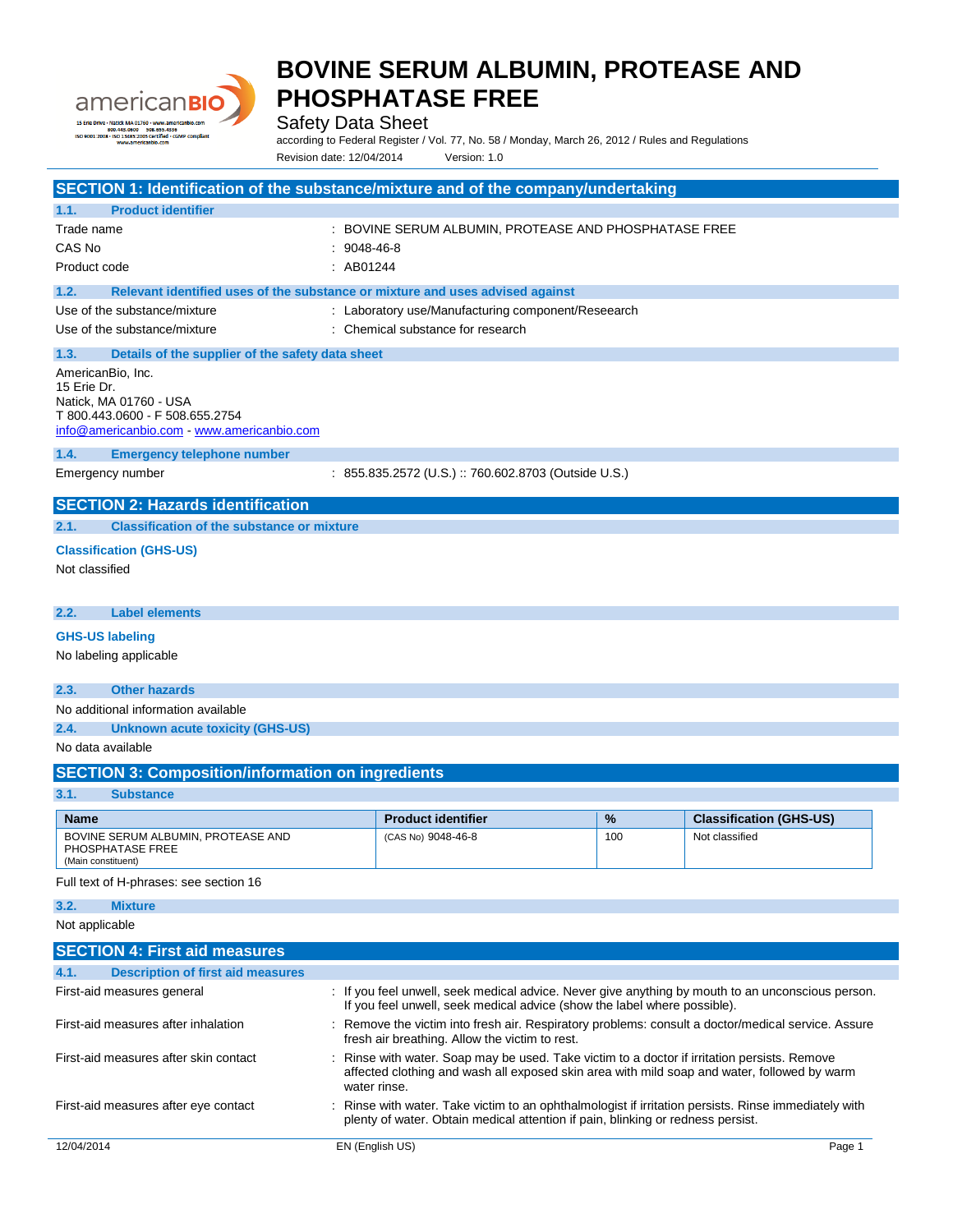Safety Data Sheet

according to Federal Register / Vol. 77, No. 58 / Monday, March 26, 2012 / Rules and Regulations

| First-aid measures after ingestion            | Rinse mouth with water. Immediately after ingestion: give lots of water to drink. Call Poison<br>Information Centre (www.big.be/antigif.htm). Consult a doctor/medical service if you feel unwell.<br>Rinse mouth. Do NOT induce vomiting. Obtain emergency medical attention.                       |
|-----------------------------------------------|------------------------------------------------------------------------------------------------------------------------------------------------------------------------------------------------------------------------------------------------------------------------------------------------------|
| 4.2.                                          | Most important symptoms and effects, both acute and delayed                                                                                                                                                                                                                                          |
| Symptoms/injuries                             | : Unlikely to cause harmful effects. Not expected to present a significant hazard under anticipated<br>conditions of normal use.                                                                                                                                                                     |
| 4.3.                                          | Indication of any immediate medical attention and special treatment needed                                                                                                                                                                                                                           |
| No additional information available           |                                                                                                                                                                                                                                                                                                      |
| <b>SECTION 5: Firefighting measures</b>       |                                                                                                                                                                                                                                                                                                      |
| 5.1.<br><b>Extinguishing media</b>            |                                                                                                                                                                                                                                                                                                      |
| suitable extinguishing media                  | : Water spray. Polyvalent foam. ABC powder. Carbon dioxide. Foam. Dry powder. Carbon dioxide.<br>Water spray. Sand.                                                                                                                                                                                  |
| Unsuitable extinguishing media                | : No unsuitable extinguishing media known. Do not use a heavy water stream.                                                                                                                                                                                                                          |
| 5.2.                                          | Special hazards arising from the substance or mixture                                                                                                                                                                                                                                                |
| Fire hazard                                   | DIRECT FIRE HAZARD. No data available on direct fire hazard. INDIRECT FIRE HAZARD. No<br>data available on indirect fire hazard.                                                                                                                                                                     |
| Explosion hazard                              | DIRECT EXPLOSION HAZARD. No data available on direct explosion hazard. INDIRECT<br>EXPLOSION HAZARD. No data available on indirect explosion hazard.                                                                                                                                                 |
| Reactivity                                    | : On burning: release of toxic and corrosive gases/vapours (nitrous vapours, carbon monoxide -<br>carbon dioxide).                                                                                                                                                                                   |
| 5.3.<br><b>Advice for firefighters</b>        |                                                                                                                                                                                                                                                                                                      |
| Precautionary measures fire                   | Exposure to fire/heat: keep upwind. Exposure to fire/heat: consider evacuation. Exposure to<br>fire/heat: have neighbourhood close doors and windows.                                                                                                                                                |
| Firefighting instructions                     | Dilute toxic gases with water spray. Use water spray or fog for cooling exposed containers.<br>Exercise caution when fighting any chemical fire. Avoid (reject) fire-fighting water to enter<br>environment.                                                                                         |
| Protection during firefighting                | Heat/fire exposure: compressed air/oxygen apparatus. Do not enter fire area without proper<br>protective equipment, including respiratory protection.                                                                                                                                                |
| <b>SECTION 6: Accidental release measures</b> |                                                                                                                                                                                                                                                                                                      |
| 6.1.                                          | Personal precautions, protective equipment and emergency procedures                                                                                                                                                                                                                                  |
| 6.1.1.<br>For non-emergency personnel         |                                                                                                                                                                                                                                                                                                      |
| Protective equipment                          | : Gloves. Protective clothing. Dust cloud production: compressed air/oxygen apparatus.                                                                                                                                                                                                               |
| <b>Emergency procedures</b>                   | : Mark the danger area. Prevent dust cloud formation, e.g. by wetting. No naked flames. Wash<br>contaminated clothes. Evacuate unnecessary personnel.                                                                                                                                                |
| Measures in case of dust release              | : In case of dust production: keep upwind. Dust production: have neighbourhood close doors and<br>windows.                                                                                                                                                                                           |
| 6.1.2.<br><b>For emergency responders</b>     |                                                                                                                                                                                                                                                                                                      |
| Protective equipment                          | Equip cleanup crew with proper protection.                                                                                                                                                                                                                                                           |
| Emergency procedures                          | : Ventilate area.                                                                                                                                                                                                                                                                                    |
| 6.2.<br><b>Environmental precautions</b>      |                                                                                                                                                                                                                                                                                                      |
|                                               | Prevent entry to sewers and public waters. Notify authorities if liquid enters sewers or public waters.                                                                                                                                                                                              |
| 6.3.                                          | Methods and material for containment and cleaning up                                                                                                                                                                                                                                                 |
| For containment                               | : Contain released substance, pump into suitable containers. Plug the leak, cut off the supply.<br>Knock down/dilute dust cloud with water spray.                                                                                                                                                    |
| Methods for cleaning up                       | : Stop dust cloud by humidifying. Scoop solid spill into closing containers. Clean contaminated<br>surfaces with an excess of water. Wash clothing and equipment after handling. On land, sweep<br>or shovel into suitable containers. Minimize generation of dust. Store away from other materials. |
| 6.4.<br><b>Reference to other sections</b>    |                                                                                                                                                                                                                                                                                                      |

See Heading 8. Exposure controls and personal protection.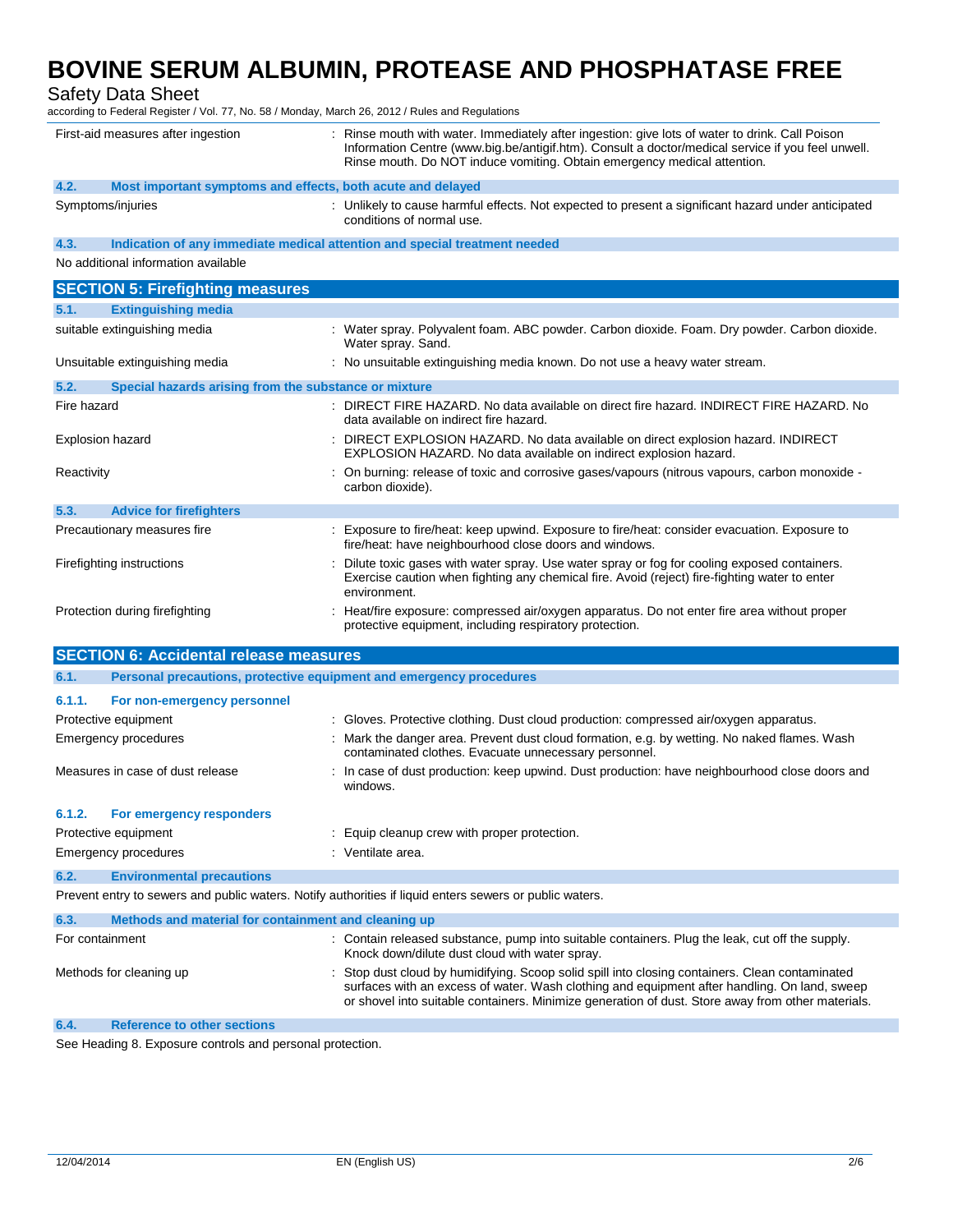Safety Data Sheet

according to Federal Register / Vol. 77, No. 58 / Monday, March 26, 2012 / Rules and Regulations

| <b>SECTION 7: Handling and storage</b>                               |                                                                                                                                                                                                                                                                                                                                                                                                                                                                                          |
|----------------------------------------------------------------------|------------------------------------------------------------------------------------------------------------------------------------------------------------------------------------------------------------------------------------------------------------------------------------------------------------------------------------------------------------------------------------------------------------------------------------------------------------------------------------------|
| <b>Precautions for safe handling</b><br>7.1.                         |                                                                                                                                                                                                                                                                                                                                                                                                                                                                                          |
| Precautions for safe handling                                        | : Comply with the legal requirements. Clean contaminated clothing. Avoid raising dust. Keep away<br>from naked flames/heat. Observe normal hygiene standards. Keep container tightly closed. Carry<br>operations in the open/under local exhaust/ventilation or with respiratory protection. Wash hands<br>and other exposed areas with mild soap and water before eat, drink or smoke and when leaving<br>work. Provide good ventilation in process area to prevent formation of vapor. |
| 7.2.<br>Conditions for safe storage, including any incompatibilities |                                                                                                                                                                                                                                                                                                                                                                                                                                                                                          |
| Storage conditions                                                   | : Keep only in the original container in a cool, well ventilated place away from : Direct sunlight.<br>Keep container closed when not in use.                                                                                                                                                                                                                                                                                                                                            |
| Incompatible products                                                | : Strong bases, strong acids.                                                                                                                                                                                                                                                                                                                                                                                                                                                            |
| Incompatible materials                                               | : Sources of ignition. Direct sunlight.                                                                                                                                                                                                                                                                                                                                                                                                                                                  |
| Heat-ignition                                                        | : KEEP SUBSTANCE AWAY FROM: heat sources.                                                                                                                                                                                                                                                                                                                                                                                                                                                |
| Prohibitions on mixed storage                                        | : KEEP SUBSTANCE AWAY FROM: oxidizing agents.                                                                                                                                                                                                                                                                                                                                                                                                                                            |
| Storage area                                                         | : Store in a dry area. Keep container in a well-ventilated place. Meet the legal requirements.                                                                                                                                                                                                                                                                                                                                                                                           |
| Special rules on packaging                                           | : SPECIAL REQUIREMENTS: closing. correctly labelled. meet the legal requirements. Secure<br>fragile packagings in solid containers.                                                                                                                                                                                                                                                                                                                                                      |
| Packaging materials                                                  | : SUITABLE MATERIAL: No data available. MATERIAL TO AVOID: No data available.                                                                                                                                                                                                                                                                                                                                                                                                            |
| Specific end use(s)<br>7.3.                                          |                                                                                                                                                                                                                                                                                                                                                                                                                                                                                          |

No additional information available

### **SECTION 8: Exposure controls/personal protection**

### **8.1. Control parameters**

No additional information available

### **8.2. Exposure controls**

| Personal protective equipment     | : Avoid all unnecessary exposure.                                                                                                                                                |
|-----------------------------------|----------------------------------------------------------------------------------------------------------------------------------------------------------------------------------|
| Materials for protective clothing | : GIVE EXCELLENT RESISTANCE: No data available. GIVE GOOD RESISTANCE: No data<br>available. GIVE LESS RESISTANCE: No data available. GIVE POOR RESISTANCE: No data<br>available. |
| Hand protection                   | : Gloves. Wear protective gloves.                                                                                                                                                |
| Eye protection                    | : Safety glasses. Chemical goggles or safety glasses.                                                                                                                            |
| Skin and body protection          | : Protective clothing.                                                                                                                                                           |
| Respiratory protection            | : Dust production: dust mask with filter type P1. Wear approved mask.                                                                                                            |
| Other information                 | When using, do not eat, drink or smoke.                                                                                                                                          |

### **SECTION 9: Physical and chemical properties**

| Information on basic physical and chemical properties<br>9.1. |                        |
|---------------------------------------------------------------|------------------------|
| Physical state                                                | : Solid                |
| Appearance                                                    | Crystalline powder.    |
| Color                                                         | White to light yellow. |
| Odor                                                          | Mild odour.            |
| Odor threshold                                                | No data available      |
| рH                                                            | No data available      |
| pH solution                                                   | $6 - 8$                |
| Relative evaporation rate (butyl acetate=1)                   | No data available      |
| Melting point                                                 | No data available      |
| Freezing point                                                | No data available      |
| Boiling point                                                 | No data available      |
| Flash point                                                   | No data available      |
| Self ignition temperature                                     | No data available      |
| Decomposition temperature                                     | No data available      |
| Flammability (solid, gas)                                     | No data available      |
| Vapor pressure                                                | No data available      |
| Relative vapor density at 20 °C                               | No data available      |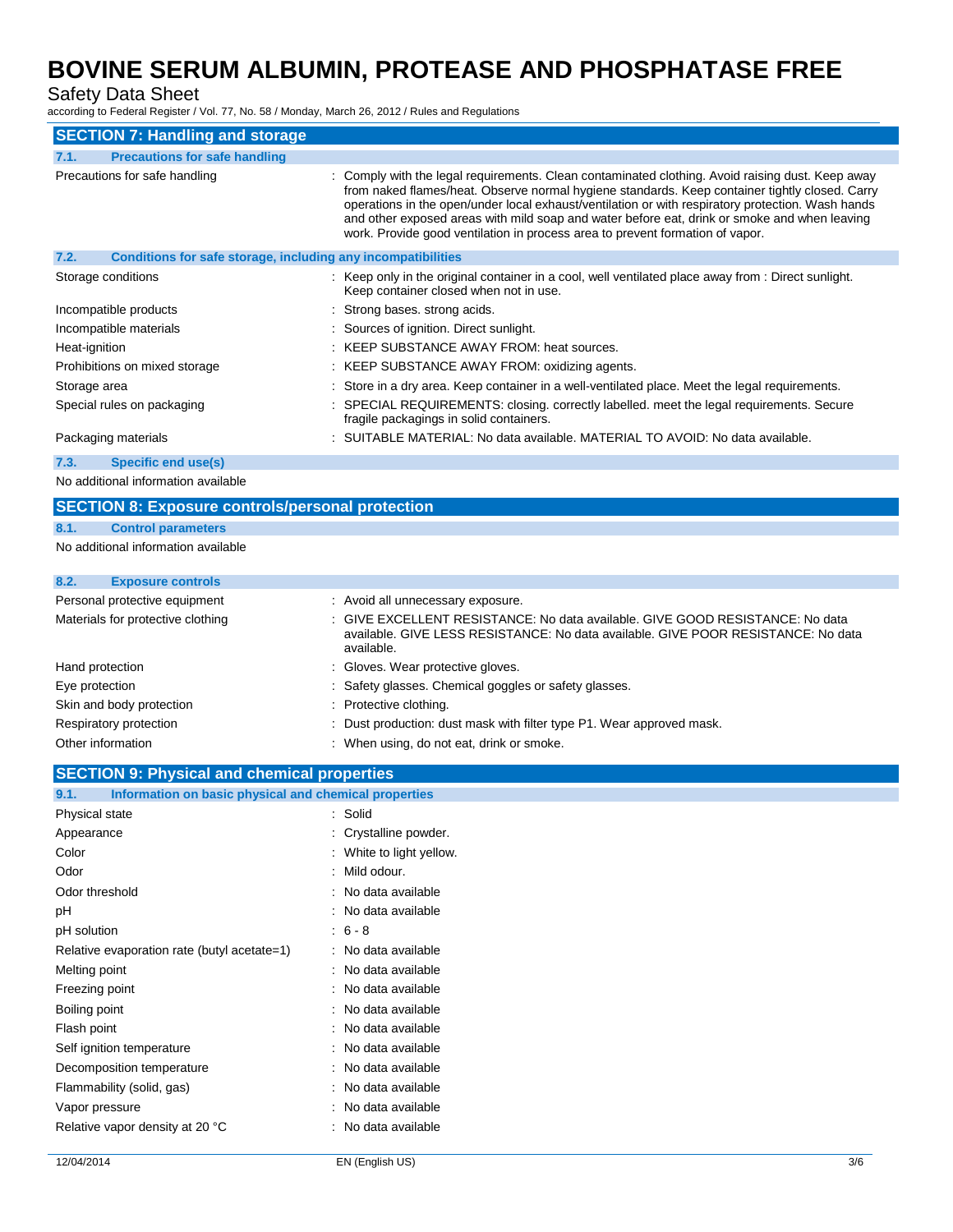Safety Data Sheet

according to Federal Register / Vol. 77, No. 58 / Monday, March 26, 2012 / Rules and Regulations

| Relative density                 | : No data available                           |
|----------------------------------|-----------------------------------------------|
| Solubility                       | : Poorly soluble in water.<br>Water: $>$ 30 % |
| Log Pow                          | : No data available                           |
| Log Kow                          | : No data available                           |
| Viscosity, kinematic             | : No data available                           |
| Viscosity, dynamic               | : No data available                           |
| Explosive properties             | : No data available                           |
| Oxidizing properties             | : No data available                           |
| <b>Explosive limits</b>          | : No data available                           |
| 9.2.<br><b>Other information</b> |                                               |

### No additional information available

| <b>SECTION 10: Stability and reactivity</b>            |                                                                                                               |
|--------------------------------------------------------|---------------------------------------------------------------------------------------------------------------|
| 10.1.<br><b>Reactivity</b>                             |                                                                                                               |
|                                                        | On burning: release of toxic and corrosive gases/vapours (nitrous vapours, carbon monoxide - carbon dioxide). |
| 10.2.<br><b>Chemical stability</b>                     |                                                                                                               |
| No data available. Not established.                    |                                                                                                               |
| 10.3.<br><b>Possibility of hazardous reactions</b>     |                                                                                                               |
| Not established.                                       |                                                                                                               |
| <b>Conditions to avoid</b><br>10.4.                    |                                                                                                               |
| Direct sunlight. Extremely high or low temperatures.   |                                                                                                               |
| 10.5.<br><b>Incompatible materials</b>                 |                                                                                                               |
| strong acids. Strong bases.                            |                                                                                                               |
| 10.6.<br><b>Hazardous decomposition products</b>       |                                                                                                               |
| fume. Carbon monoxide. Carbon dioxide.                 |                                                                                                               |
| <b>SECTION 11: Toxicological information</b>           |                                                                                                               |
| 11.1.<br>Information on toxicological effects          |                                                                                                               |
| Acute toxicity                                         | : Not classified                                                                                              |
| Skin corrosion/irritation                              | Not classified                                                                                                |
| Serious eye damage/irritation                          | Not classified                                                                                                |
| Respiratory or skin sensitization                      | Not classified                                                                                                |
| Germ cell mutagenicity                                 | Not classified                                                                                                |
| Carcinogenicity                                        | Not classified                                                                                                |
| Reproductive toxicity                                  | : Not classified                                                                                              |
| Specific target organ toxicity (single exposure)       | : Not classified                                                                                              |
| Specific target organ toxicity (repeated               | : Not classified                                                                                              |
| exposure)                                              |                                                                                                               |
| Aspiration hazard                                      | : Not classified                                                                                              |
| Potential Adverse human health effects and<br>symptoms | : Based on available data, the classification criteria are not met.                                           |
| <b>SECTION 12: Ecological information</b>              |                                                                                                               |
| 12.1.<br><b>Toxicity</b>                               |                                                                                                               |
| Ecology - air                                          | : Not classified as dangerous for the ozone layer (Regulation (EC) No 1005/2009).                             |
| Ecology - water                                        | : Severe water pollutant (surface water). No data available on ecotoxicity.                                   |

| 12.2.                         | <b>Persistence and degradability</b> |                                                                        |     |
|-------------------------------|--------------------------------------|------------------------------------------------------------------------|-----|
|                               |                                      | <b>BOVINE SERUM ALBUMIN, PROTEASE AND PHOSPHATASE FREE (9048-46-8)</b> |     |
| Persistence and degradability |                                      | Biodegradability in water: no data available. Not established.         |     |
| 12/04/2014                    |                                      | EN (English US)                                                        | 4/6 |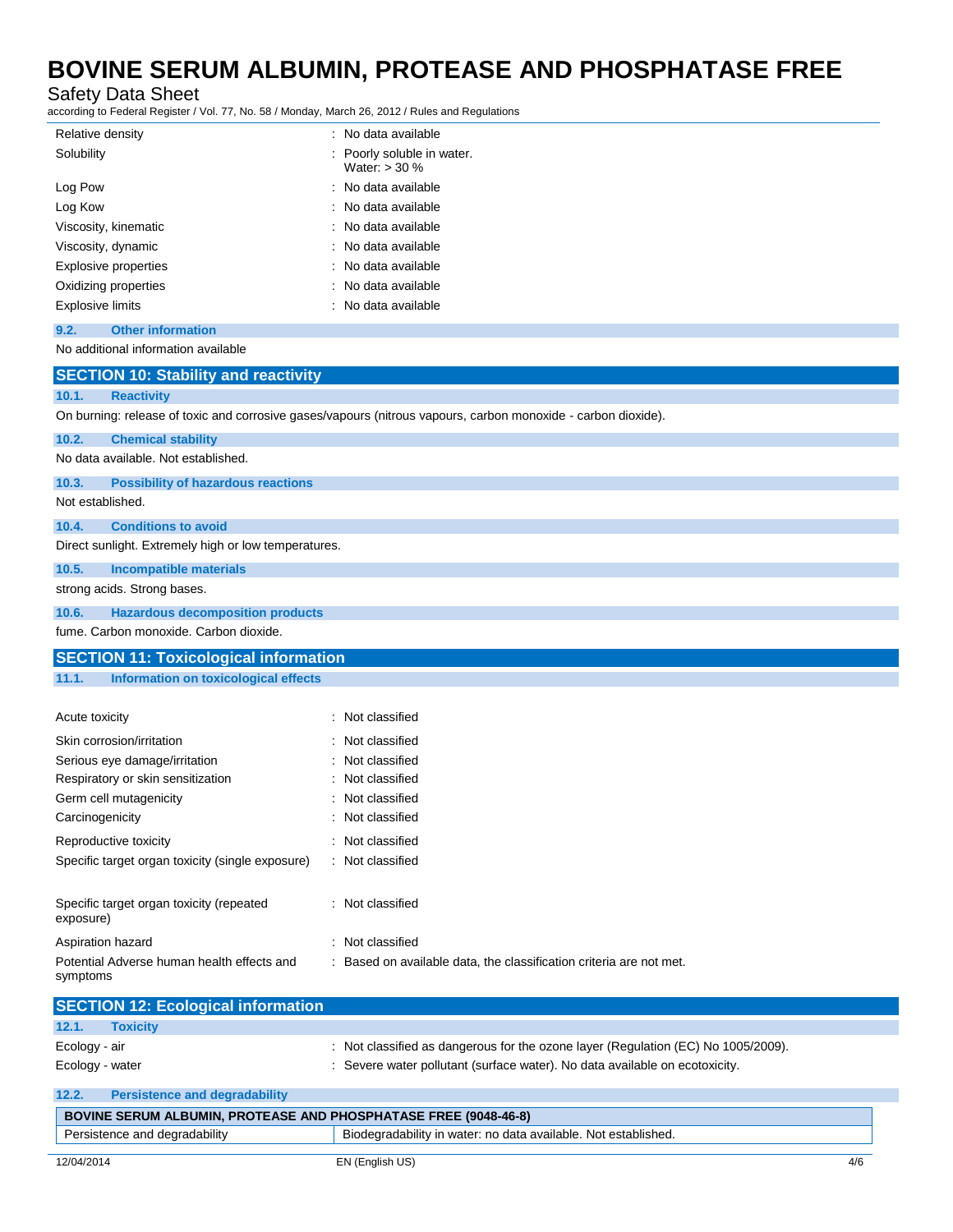Safety Data Sheet

according to Federal Register / Vol. 77, No. 58 / Monday, March 26, 2012 / Rules and Regulations

| <b>Bioaccumulative potential</b><br>12.3.                                     |                                                                                                                             |  |
|-------------------------------------------------------------------------------|-----------------------------------------------------------------------------------------------------------------------------|--|
| BOVINE SERUM ALBUMIN, PROTEASE AND PHOSPHATASE FREE (9048-46-8)               |                                                                                                                             |  |
| Bioaccumulative potential                                                     | No bioaccumulation data available. Not established.                                                                         |  |
| 12.4.<br><b>Mobility in soil</b>                                              |                                                                                                                             |  |
| No additional information available                                           |                                                                                                                             |  |
| <b>Other adverse effects</b><br>12.5.                                         |                                                                                                                             |  |
| Other information                                                             | : Avoid release to the environment.                                                                                         |  |
| <b>SECTION 13: Disposal considerations</b>                                    |                                                                                                                             |  |
| 13.1.<br><b>Waste treatment methods</b>                                       |                                                                                                                             |  |
| Waste disposal recommendations                                                | : Remove to an authorized waste treatment plant. Dispose in a safe manner in accordance with<br>local/national regulations. |  |
| Additional information                                                        | : LWCA (the Netherlands): KGA category 03. Can be considered as non hazardous waste<br>according to Directive 2008/98/EC.   |  |
| Ecology - waste materials                                                     | : Avoid release to the environment.                                                                                         |  |
| <b>SECTION 14: Transport information</b>                                      |                                                                                                                             |  |
| In accordance with DOT                                                        |                                                                                                                             |  |
| No dangerous good in sense of transport regulations                           |                                                                                                                             |  |
| <b>Additional information</b>                                                 |                                                                                                                             |  |
| Other information                                                             | : No supplementary information available.                                                                                   |  |
| <b>ADR</b>                                                                    |                                                                                                                             |  |
| Transport document description                                                | : UN N/A                                                                                                                    |  |
| Packing group (ADR)                                                           | : N/A                                                                                                                       |  |
| Hazard identification number (Kemler No.)                                     | : N/A                                                                                                                       |  |
| Classification code (ADR)                                                     | : N/A                                                                                                                       |  |
| <b>Transport by sea</b>                                                       |                                                                                                                             |  |
| No additional information available                                           |                                                                                                                             |  |
| <b>Air transport</b>                                                          |                                                                                                                             |  |
| No additional information available                                           |                                                                                                                             |  |
| <b>SECTION 15: Regulatory information</b>                                     |                                                                                                                             |  |
| 15.1. US Federal regulations                                                  |                                                                                                                             |  |
| <b>BOVINE SERUM ALBUMIN, PROTEASE AND PHOSPHATASE FREE (9048-46-8)</b>        |                                                                                                                             |  |
| Not listed on the United States TSCA (Toxic Substances Control Act) inventory |                                                                                                                             |  |
| 15.2. International regulations                                               |                                                                                                                             |  |
| <b>CANADA</b>                                                                 |                                                                                                                             |  |
| No additional information available                                           |                                                                                                                             |  |
|                                                                               |                                                                                                                             |  |
| <b>EU-Regulations</b>                                                         |                                                                                                                             |  |
| No additional information available                                           |                                                                                                                             |  |
|                                                                               |                                                                                                                             |  |
| Classification according to Regulation (EC) No. 1272/2008 [CLP]               |                                                                                                                             |  |
| Not classified                                                                |                                                                                                                             |  |
| <b>Classification according to Directive 67/548/EEC or 1999/45/EC</b>         |                                                                                                                             |  |
| Not classified                                                                |                                                                                                                             |  |
| <b>National regulations</b><br>15.2.2.                                        |                                                                                                                             |  |
| No additional information available                                           |                                                                                                                             |  |
| 12/04/2014                                                                    | EN (English US)<br>5/6                                                                                                      |  |